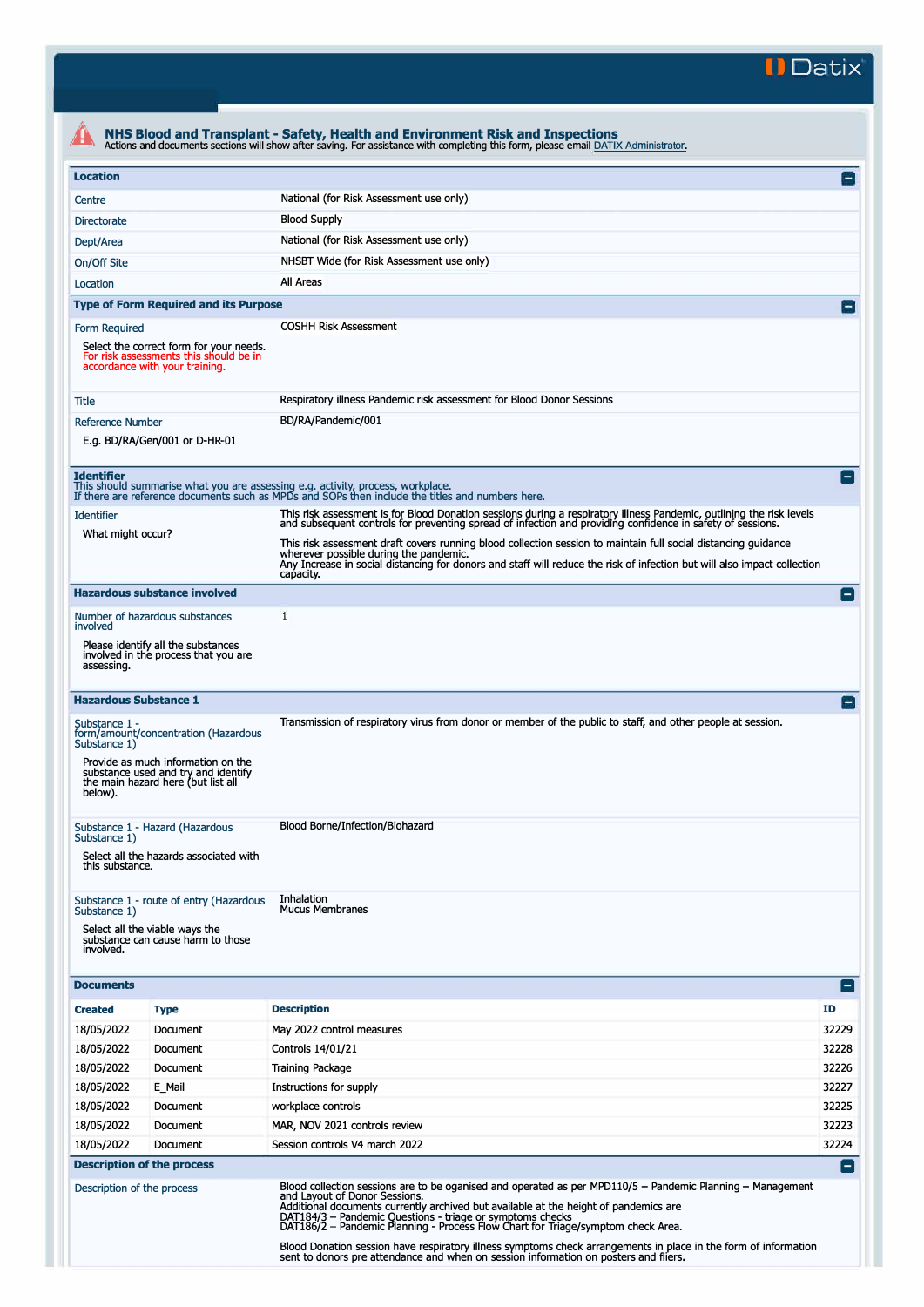## Frequency/duration of exposure and who is affected?

Frequency/duration of exposure and who Blood collection session role of symptom checks - short contact with individual members of public and donors,<br>is affected? (Frequency/duration of multiple number of individuals an hou

E

 $\blacksquare$ 

**Inherent Risk Grading**<br>Inherent risk is an evaluation of the damage that could occur assuming there are no controls are in place or there is catastrophic failure of the controls. It is<br>completed for the activity / assessm

| <b>Inherent Risk</b>                                                                                                                                                                                                                                                                                                                                                                        |                                                                                                                                                                                                                                                                                                                                                             | <b>Impact</b>                          |                       |                              |                       |                |
|---------------------------------------------------------------------------------------------------------------------------------------------------------------------------------------------------------------------------------------------------------------------------------------------------------------------------------------------------------------------------------------------|-------------------------------------------------------------------------------------------------------------------------------------------------------------------------------------------------------------------------------------------------------------------------------------------------------------------------------------------------------------|----------------------------------------|-----------------------|------------------------------|-----------------------|----------------|
| <b>Red-Extreme</b><br>Orange-High                                                                                                                                                                                                                                                                                                                                                           | <b>Likelihood</b>                                                                                                                                                                                                                                                                                                                                           | <b>Negligible</b>                      | Minor                 | <b>Moderate</b>              | Major                 | Catastrophic   |
| Yellow-Moderate<br>Green-Low                                                                                                                                                                                                                                                                                                                                                                | <b>Almost Certain</b>                                                                                                                                                                                                                                                                                                                                       | $\bigcirc$                             | $\bullet$             | $\bullet$                    | $\bullet$             | $\bullet$      |
|                                                                                                                                                                                                                                                                                                                                                                                             | Likely                                                                                                                                                                                                                                                                                                                                                      | $\bigcirc$                             | $\bullet$             | $\bullet$                    | $\bullet$             | $\bullet$      |
|                                                                                                                                                                                                                                                                                                                                                                                             | <b>Possible</b>                                                                                                                                                                                                                                                                                                                                             | $\bullet$                              | $\overline{O}$        | $\bullet$                    | $\bullet$             | $\bullet$      |
|                                                                                                                                                                                                                                                                                                                                                                                             | <b>Unlikely</b>                                                                                                                                                                                                                                                                                                                                             | $\bullet$                              | $\overline{O}$        | $\bullet$                    | $\bullet$             | $\bullet$      |
|                                                                                                                                                                                                                                                                                                                                                                                             | Rare                                                                                                                                                                                                                                                                                                                                                        | $\bullet$                              | $\bullet$             | $\bullet$                    | $\overline{\bigcirc}$ | $\overline{O}$ |
|                                                                                                                                                                                                                                                                                                                                                                                             |                                                                                                                                                                                                                                                                                                                                                             | <b>Rating (initial): 6</b><br>Moderate |                       | <b>Risk level (initial):</b> |                       |                |
| <b>Controls in place</b><br>Best practice is to directly link the controls to the hazards they are reducing and to list them in order of preference according to the hierarchy of control i.e.<br>eliminate, substitute, engineering controls, information, instruction (such as SOPs and SSW), training, supervision, health surveillance and Personal Protective<br>Equipment (PPE).      |                                                                                                                                                                                                                                                                                                                                                             |                                        |                       |                              |                       |                |
| See attached controls document<br>Controls in place<br>Previous<br>E.G. "Gloves available to wear-YES"<br>Sep 2021 review no changes<br>For COSHH assessments please<br>DEC 2021 review no changes<br>consider other controls e.g. Health<br>Jan 2022 review - no changes due to omicron variant circulation next review end of February<br>Session controls V4 march 2022<br>Surveillance. |                                                                                                                                                                                                                                                                                                                                                             |                                        |                       |                              |                       |                |
|                                                                                                                                                                                                                                                                                                                                                                                             | Current<br>May 2022 controls document<br>Relaxation of social distancing and removal of all social distancing controls except where ventilation is poor<br>Change to reflect this risk assessment covers pandemics rather than just Covid19<br>Change to include Covid19 and other respiratory illnesses<br>Inclusion of other respiratory illness symptoms |                                        |                       |                              |                       |                |
| <b>Emergency Preparedness</b>                                                                                                                                                                                                                                                                                                                                                               |                                                                                                                                                                                                                                                                                                                                                             |                                        |                       |                              |                       |                |
| Storage and disposal / accidental release<br>and fire fighting requirements                                                                                                                                                                                                                                                                                                                 | Standard practice for storage, disposal and dealing with blood/ body fluid spillage if needed.                                                                                                                                                                                                                                                              |                                        |                       |                              |                       |                |
| <b>First Aid Measures</b>                                                                                                                                                                                                                                                                                                                                                                   | Standard practice for blood/ body fluid splash/ needlestick to be followed. Flush affected area with plenty of water<br>immediately and then contact 24 Hour Sharps Line as above.                                                                                                                                                                          |                                        |                       |                              |                       |                |
| <b>Final risk Grading</b><br>Residual risk is an evaluation of the damage that could occur after taking into account the effectiveness of current controls. It is completed for the activity /<br>assessment as a whole.                                                                                                                                                                    |                                                                                                                                                                                                                                                                                                                                                             |                                        |                       |                              |                       |                |
| <b>Residual Risk</b><br>Red-Extreme                                                                                                                                                                                                                                                                                                                                                         |                                                                                                                                                                                                                                                                                                                                                             | <b>Impact</b>                          |                       |                              |                       |                |
| Orange-High<br>Yellow-Moderate                                                                                                                                                                                                                                                                                                                                                              | <b>Likelihood</b>                                                                                                                                                                                                                                                                                                                                           | <b>Negligible</b>                      | Minor                 | <b>Moderate</b>              | Major                 | Catastrophic   |
| Green-Low                                                                                                                                                                                                                                                                                                                                                                                   | <b>Almost Certain</b>                                                                                                                                                                                                                                                                                                                                       | $\bigcirc$                             | $\bullet$             | $\bullet$                    | $\bullet$             | $\bullet$      |
|                                                                                                                                                                                                                                                                                                                                                                                             | Likely                                                                                                                                                                                                                                                                                                                                                      | $\overline{O}$                         | $\bullet$             | $\bullet$                    | $\bullet$             | $\bullet$      |
|                                                                                                                                                                                                                                                                                                                                                                                             | <b>Possible</b>                                                                                                                                                                                                                                                                                                                                             | $\bullet$                              | $\overline{\bigcirc}$ | $\bullet$                    | $\bullet$             | $\bullet$      |
|                                                                                                                                                                                                                                                                                                                                                                                             | Unlikely                                                                                                                                                                                                                                                                                                                                                    | $\bullet$                              | $\circ$               | $\bigcirc$                   | $\bullet$             | $\bullet$      |
|                                                                                                                                                                                                                                                                                                                                                                                             | Rare                                                                                                                                                                                                                                                                                                                                                        | $\bullet$                              | $\bullet$             | $\circ$                      | $\overline{O}$        | $\bigcirc$     |
|                                                                                                                                                                                                                                                                                                                                                                                             |                                                                                                                                                                                                                                                                                                                                                             | <b>Rating (current): 3</b><br>Low      |                       | <b>Risk level (current):</b> |                       |                |
| Additional control measures to reduce risk<br>When adding actions they should be targeting the highest risk areas to help reduce the residual risk from the activity.<br>Please note that you will have to save this record before the Actions section is enabled.                                                                                                                          |                                                                                                                                                                                                                                                                                                                                                             |                                        |                       |                              |                       |                |
| <b>Actions</b>                                                                                                                                                                                                                                                                                                                                                                              |                                                                                                                                                                                                                                                                                                                                                             |                                        |                       |                              |                       |                |
| <b>Next Review due by</b><br>Frequency for review must be in line with MPD1090 - H&S Risk Management                                                                                                                                                                                                                                                                                        |                                                                                                                                                                                                                                                                                                                                                             |                                        |                       |                              |                       |                |
| Confirm review date (dd/MM/yyyy)                                                                                                                                                                                                                                                                                                                                                            | 18/08/2022                                                                                                                                                                                                                                                                                                                                                  |                                        |                       |                              |                       |                |
| <b>Performed by</b>                                                                                                                                                                                                                                                                                                                                                                         |                                                                                                                                                                                                                                                                                                                                                             |                                        |                       |                              |                       |                |
| <b>Approval status</b>                                                                                                                                                                                                                                                                                                                                                                      |                                                                                                                                                                                                                                                                                                                                                             |                                        |                       |                              |                       |                |
| Current approval status                                                                                                                                                                                                                                                                                                                                                                     | Final approval                                                                                                                                                                                                                                                                                                                                              |                                        |                       |                              |                       |                |
| ID                                                                                                                                                                                                                                                                                                                                                                                          | 28884                                                                                                                                                                                                                                                                                                                                                       |                                        |                       |                              |                       |                |
| <b>Manager Details</b>                                                                                                                                                                                                                                                                                                                                                                      |                                                                                                                                                                                                                                                                                                                                                             |                                        |                       |                              |                       |                |
| <b>E-mail communication</b><br>Use this section to e-mail between the risk assessor, manager and other interested parties regarding the risk assessment. This then provides an audit trail against<br>the assessment.                                                                                                                                                                       |                                                                                                                                                                                                                                                                                                                                                             |                                        |                       |                              |                       |                |
| <b>Contacts</b>                                                                                                                                                                                                                                                                                                                                                                             |                                                                                                                                                                                                                                                                                                                                                             |                                        |                       |                              |                       |                |
| <b>Linked Records</b>                                                                                                                                                                                                                                                                                                                                                                       |                                                                                                                                                                                                                                                                                                                                                             |                                        |                       |                              |                       |                |
|                                                                                                                                                                                                                                                                                                                                                                                             |                                                                                                                                                                                                                                                                                                                                                             |                                        |                       |                              |                       |                |
| <b>Notifications</b>                                                                                                                                                                                                                                                                                                                                                                        |                                                                                                                                                                                                                                                                                                                                                             |                                        |                       |                              |                       |                |